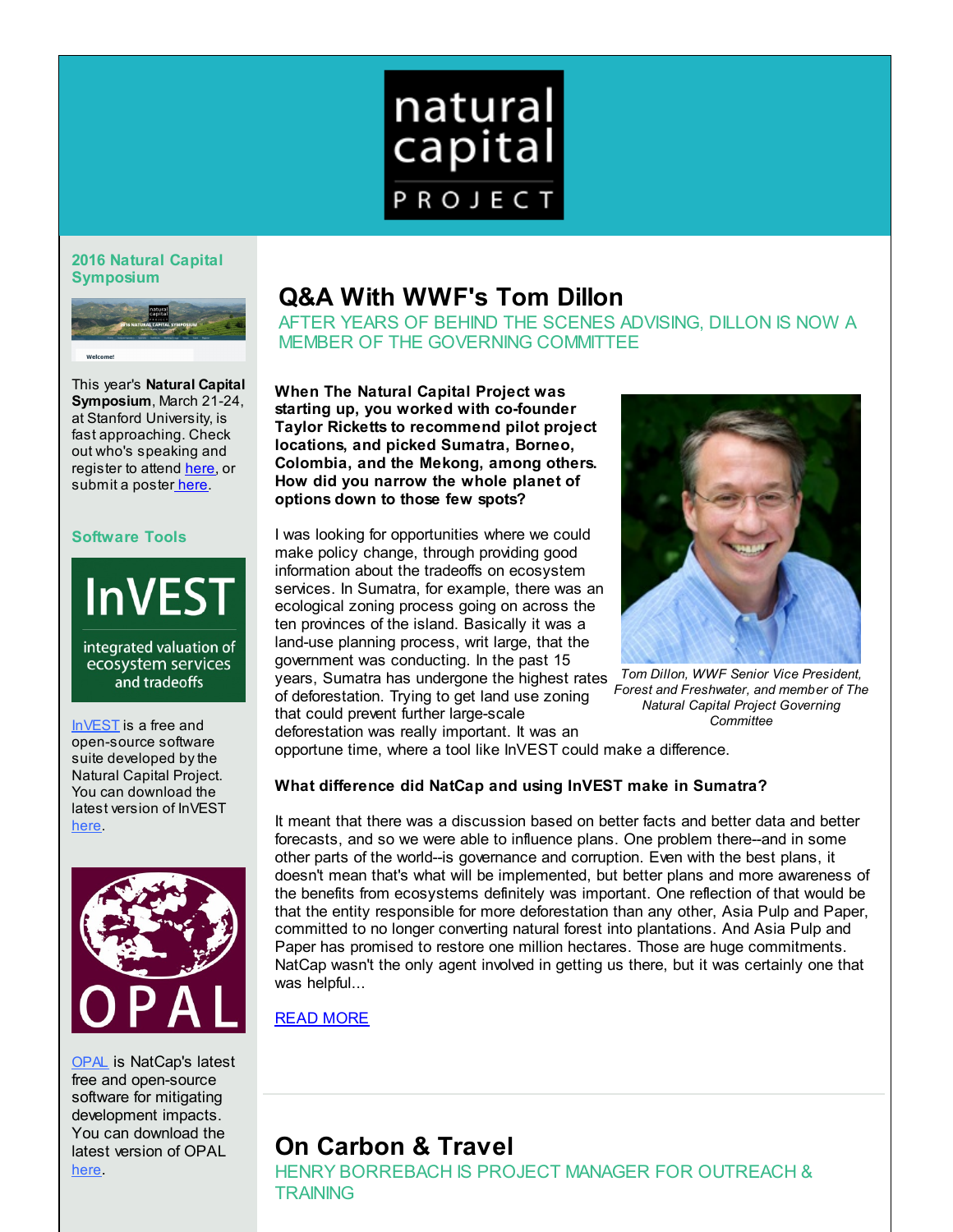

[RIOS](http://r20.rs6.net/tn.jsp?f=001kbfOYOi2g1itZvWXFtsetWE9QTgN52JgsDtek9z-Snhm2SgG9r7XgEvostY3tXCpSeFoXWdwFWlSVYVrwc_e3Ml__cpvuzWDuYGSXhm_3hDYsyMOKKBQ2Q_ATabnVLcq5c5K4J9U400D9LE0dZIicY3XS64R7i_BP9V7crmh63fOp_yriT-8qa2GUWtvLCwOGDkiBMCmXf3ZuuHoOO0JmRIqGjuyrTQ2h7n-DVFl6NywenyrNktv5_0rsyK6oVy9CGhZfiRwTA2hWVR7jM0T4_21Kby6_xA9LWiPWJAf5u5uNh12GRnIk6OZg5OkyKCF2ONHoZuUU9UMDRcciTifDAhSFI5omMOA&c=&ch=) is a software tool that helps design costeffective investments in watershed services. You can download the latest version of RIOS [here](http://r20.rs6.net/tn.jsp?f=001kbfOYOi2g1itZvWXFtsetWE9QTgN52JgsDtek9z-Snhm2SgG9r7XgEvostY3tXCpSeFoXWdwFWlSVYVrwc_e3Ml__cpvuzWDuYGSXhm_3hDYsyMOKKBQ2Q_ATabnVLcq5c5K4J9U400D9LE0dZIicY3XS64R7i_BP9V7crmh63fOp_yriT-8qa2GUWtvLCwOGDkiBMCmXf3ZuuHoOO0JmRIqGjuyrTQ2h7n-DVFl6NywenyrNktv5_0rsyK6oVy9CGhZfiRwTA2hWVR7jM0T4_21Kby6_xA9LWiPWJAf5u5uNh12GRnIk6OZg5OkyKCF2ONHoZuUU9UMDRcciTifDAhSFI5omMOA&c=&ch=).



## We developed

[PyGeoProcessing](http://r20.rs6.net/tn.jsp?f=001kbfOYOi2g1itZvWXFtsetWE9QTgN52JgsDtek9z-Snhm2SgG9r7XgC0orCTTlpi1OMbF3J0lLHHuvsKnYdR3cocRpMtr5vpkkKlAusXZvaajftUKXvpVPVcYuta1uVV86oLbBG_r1NsgbEt1zfUWzCxG2e7-13k3JtTGXmz592VK4veXK_svLXcFw0eeWcB2Z147UqUHRybBujAlZT60O-U94JjTjKHJt9iI3e7QKBXp6un6IR2FxEyb1Ffci1nt4Xx2sI1ciSpfTVaKcRIUJLqB67Bw1QpARR7ojY-NnABuAQovCd-LbdjeAwB1vGch3vSgfF6aogpVeqEa6O07Hw==&c=&ch=) to create a programmable, open source, and free GIS processing library to support the ecosystem service software InVEST. The latest version 0.2.1 fixes several bugs. Users can pip install PyGeoProcessing, upgrade or download the package [here](http://r20.rs6.net/tn.jsp?f=001kbfOYOi2g1itZvWXFtsetWE9QTgN52JgsDtek9z-Snhm2SgG9r7XgC0orCTTlpi1OMbF3J0lLHHuvsKnYdR3cocRpMtr5vpkkKlAusXZvaajftUKXvpVPVcYuta1uVV86oLbBG_r1NsgbEt1zfUWzCxG2e7-13k3JtTGXmz592VK4veXK_svLXcFw0eeWcB2Z147UqUHRybBujAlZT60O-U94JjTjKHJt9iI3e7QKBXp6un6IR2FxEyb1Ffci1nt4Xx2sI1ciSpfTVaKcRIUJLqB67Bw1QpARR7ojY-NnABuAQovCd-LbdjeAwB1vGch3vSgfF6aogpVeqEa6O07Hw==&c=&ch=).

## **NatCap Forums**

For help using InVEST, OPAL and RIOS, visit the [NatCap Forums](http://r20.rs6.net/tn.jsp?f=001kbfOYOi2g1itZvWXFtsetWE9QTgN52JgsDtek9z-Snhm2SgG9r7XgC0orCTTlpi1MbPHmortt0ARW6fKD1S_00OptBPZY9uZjiUkB3lkJ4K6MzWt5ek_FdVzW7kdg0Vsvx3eHmjInaZYU78mUPcq_13uRYNkRy_J8zu9A-nwgg8buWx30c46qpmDL_eFRsXypacBx_7lC_19QymYMDz_fz8gaKwcByzKVK7npt3ebxfInVvVMvROCriIpmBVUhhVbVsVKjlx5FbQ5ZHj2JS0WIcyGG2afdDE1EEutZvRD_yw1FhzBPDr5BLnXL1zHfani2V3VNLIQjs=&c=&ch=), our online user community.

## **Newsletter Archive**

Check out NatCap's previous newsletters in [Our Library](http://r20.rs6.net/tn.jsp?f=001kbfOYOi2g1itZvWXFtsetWE9QTgN52JgsDtek9z-Snhm2SgG9r7XgEvostY3tXCprOg3d-qLv1GPyynYqwwNz5OU3VCvLVRQJAQfYkR5PeQr9miU5kYvwHQpIByCzx5uD1hbOWneBq9_wVz6XA2S7VrcjP1QaH1V3q62cWmRdksgZJaChI3n4hmtsZ3vNSPgOTr4FoLXwjFtq6UmDKSAfDE0bEnhDt14w7q8lb7gnmnRdA2Qy2SV4_bpHdPcCvmMzv8heJ9RGDOGk5Fc-xh-PaB5bVNksvQux4ysXsG3RWFzcJ4yIk1gIIRhcAkx789lbXuSJQArGj52ATZKH8vOig==&c=&ch=).

## **Follow Us Online**







*If my seatback map was correct, that is the equator, as seen from my flight from Dubai to Cape Town. Photo credit: Henry Borrebach*

*"Look here," said the Medical Man, "are you in earnest about this? Do you seriously believe that that machine has travelled into time?" "Certainly," said the Time Traveller...*

--H.G. Wells,The Time

Machine

Every time I book a flight, whether it's to travel to Italy or South Africa for a NatCap workshop or back to Pennsylvania for a brother's wedding (the highlights of my 2015 travel year), my first and strongest feeling is a wince of guilt. My carbon footprint feels (and is) deepest when I travel by jetliner. At the same time, I am regularly astounded by taking flight, and brought into an intimacy not only with modern technology, but with what it means to be alive in a time when our worldview includes seeing the clouds from above.

Transcontinental flights strike me as more akin to time travel than any other form of transportation. To wit: I departed San Francisco on a Saturday afternoon, and when I landed in Cape Town, it was still the afternoon, but the calendar had moved ahead by two days. We are living in the future that minds like H.G. Wells predicted a century ago...

## [READ MORE](https://naturalcapitalproject.stanford.edu/news/carbon-travel)

# **NatCap Research Shows World Forest Carbon Stocks Overestimated**

Forests provide many benefits, including regulating the climate by converting atmospheric carbon into living plant material like trees, shrubs, ground cover, and roots. Research by NatCap and collaborators published in *Nature Communications* shows that scientists have been overestimating that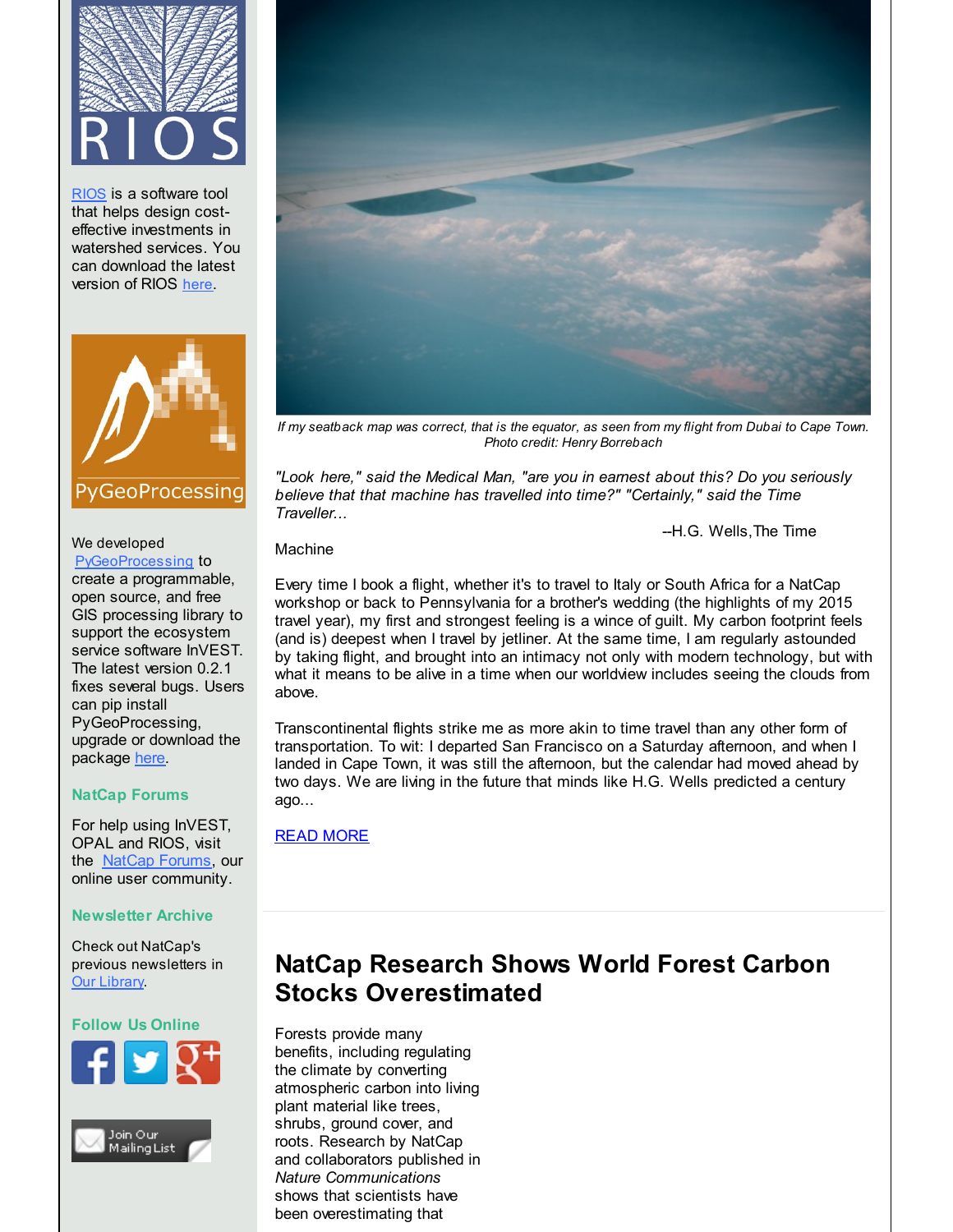benefit.

The new findings apply to tropical forests where people have cleared trees--usually for roads, timber, or agriculture. This fragmentation creates more dry, sparse forest vegetation, which holds less carbon.

"This is the first predictive study of how exactly carbon storage changes with distance from forest edge," said lead author Becky Chaplin-Kramer, a researcher at The Natural



*Fragmented forests in Myanmar suffer reduced carbon storage capacity following deforestation for roads, timber, or agriculture. Photo credit: Lisa Mandle*

Capital Project, at the Stanford Woods Institute for the Environment.

Co-author Paul West of the University of Minnesota's Institute on the Environment highlights a solution: "Targeting forest conservation and restoration efforts to fill in the gaps is a win-win for both the climate and natural habitat."

Co-authors include Richard Sharp and Lisa Mandle of The Natural Capital Project; Nick M. Haddad of North Carolina State University; Ivan Ramler of St. Lawrence University; James S. Gerber and Peder Engstrom of the University of Minnesota; Alessandro Baccini of Woods Hole Research Center; and Sarah Sim, Carina Mueller and Henry King of Unilever.

#### [Degradation](http://r20.rs6.net/tn.jsp?f=001kbfOYOi2g1itZvWXFtsetWE9QTgN52JgsDtek9z-Snhm2SgG9r7XgAw6KJzsMxvBGKmw94dfYEtGDsLfZE3W1Cx3eu3VAUX3H5J1-5kiOgK3sn8pKyvpINdnQxbsuImrX9OqFbn8U0IkHxBDz8SEJJh1yGc5os8tSBvN5lzEA_-oemPgZBasHZ0zCfnyoinByZQUIumfi9K70pmAbpIkRAcmDWjWkn865437z3ygo39CSuX_Mlbo8VvtUiuGOok32MRWMHNz1rIGl4fWHwryqpHR2uXv-smzmDWZEgarFxJIppyUn2YyncNH2h3kP5jgqq_QLkLRXPs=&c=&ch=) in carbon stocks near tropical forest edges

Chaplin-Kramer, Rebecca, Ivan Ramler, Richard Sharp, Nick M. Haddad, James S. Gerber, Paul C. West, Lisa Mandle, Peder Engstrom, Alessandro Baccini, Sarah Sim, Carina Mueller and Henry King Nature Communications 6:10158. December 18, 2015. doi:10.1038/ncomms10158

New study finds world forest carbon stocks [overestimated](http://r20.rs6.net/tn.jsp?f=001kbfOYOi2g1itZvWXFtsetWE9QTgN52JgsDtek9z-Snhm2SgG9r7XgAw6KJzsMxvBmmcSwT8A3qsB21rbmtDxlsgYa9ukjbDXD65kXja7PrS_1N-9X7vc3rzJT6OxSHaxUU94tUKxAn-GGEJyRYihzZJgdwB_4cnuXZ08ZBzRcIuA0beq29ygb24aKcfAmszom9CUoloGNJi7LCq_ORWhgDJ5wY0wK7go1yH2hSbFq1mbu25nI1Hw4ujtYIziHk8DAMhYKXaLdDB8WFNWJGs8luQoYbKEz6QxPwxQmjgG1x7RIYPlFbUp3M_mJVS80O9ip_sZnnsD_9i7PhexdgEO5HR3c_1RRQIPadtlI9aZ-EOP42GJiH-n__mr-a4HqVZ77iWCMifwAYX-jAydkFrS7EPWsGU4X0bUzuKhv_939S72yTofbaS37Q==&c=&ch=) Todd Reubold, UMN Institute on the Environment, December 21, 2015

Stanford Researchers find world forest carbon stocks [overestimated](http://r20.rs6.net/tn.jsp?f=001kbfOYOi2g1itZvWXFtsetWE9QTgN52JgsDtek9z-Snhm2SgG9r7XgAw6KJzsMxvBi3C0mR1tiKfaF8V6IQNPpeGD85khva01UlErNSuZqXxGE87zqv4B_RtgHHG6OHEH2qVAghhB8gzFcBzy6MiXxyIclbhPHlNS1g_YEYx853lrL8KBbvLQ7yeWXVQT3V-ociZz-gp4mF1H-kthlE5cGWmFubbTh5G1qTpklCIIOKURoCaAWN4v8zMt1DYpS7coP4U6w1hg0xGMwoYi6CL2ivMSumbL_bpz7LvSQfZVP0J8SIqsMY8fXWJUYwwnv_HfkQ8wa_hc0v_sb39ZXph2fJXyoG07sDt2EVkLRur7eBbCK4Yze6Ls_5qR8cS-ia8W&c=&ch=) Stacey Solie, Stanford Report, December 18, 2015

### Carbon Storage Shortage? Tropical Forests Are Storing Less [Greenhouse](http://r20.rs6.net/tn.jsp?f=001kbfOYOi2g1itZvWXFtsetWE9QTgN52JgsDtek9z-Snhm2SgG9r7XgAw6KJzsMxvB6kiqRkaav2uFZ3CkgABT1vcLMTi2-yaOCatpWs6aacsyT5zV0xlJyhU3oj1DDZGI1J1hCQnUd_wvCREVwYwvpEHlrjSIWvxw-wjTtu7Pz3frGeq8KTqbppnfFdvmJhPtwPYOTMDHSLkdM3TGCkINFsiPFjO4iFygJg0ZrDCW3lrczYDR6VC88rZdbK34gA5GNroL1ovUrtyrF0zNbKTYsz7LKHBZViQKc2RIIEhvKq1-4iGw5VVH3pwHKRhrkoe762AECkOkruqAi0EQF2fcXr-pKaQEAMxLgcRzhKlukrz8QgbUKjHDd7ZxG7Y1AqGpHrXYu04y39HjwZmrqBef1R9zHy_ErScJ-36g9JMI5Ojw9oYxkNBA1Eeob0L0_d0Sp192loU987FomIFd680OEA==&c=&ch=) Gas Than **Thought**

Catherine Arnold, Nature World News, January 5, 2016

### RECENT PRESS & PUBLICATIONS:

Global use of [ecosystem](http://r20.rs6.net/tn.jsp?f=001kbfOYOi2g1itZvWXFtsetWE9QTgN52JgsDtek9z-Snhm2SgG9r7XgAw6KJzsMxvBUFjn5asGVzy0VTO6ZPKFn0Ev_-68mEDLex5nyIxs1Q_xfXnH6M6JrvbVe3Fd7aKUPkeSkjDT_WG6bH_lodVM6-uvo6A9n8vkydS6icqlu_ToQbAKwVj_V53nA1z-9a_K12ahwzWd-QQmfeE07lMvpwFcynEfoLULB6Tg52gPRXhsgP5hgqcTZJx3YLP_YVDdx8ycTPZhAsPP9nv3TxsNDIX_Qh68pOnqfN-1Fv6luARmfHL-nkIxsumFj7KZxOfd6sJ-XerpFL8QJvz1w65S_g==&c=&ch=) service models

Posner, Steven, Gregory Verutes, Insu Koh, Doug Denu and Taylor Ricketts Ecosystem Services 17: 131-141. February 2016. doi: 10.1016/j.ecoser.2015.12.003

New water scarcity map offers tool for better [planning](http://r20.rs6.net/tn.jsp?f=001kbfOYOi2g1itZvWXFtsetWE9QTgN52JgsDtek9z-Snhm2SgG9r7XgNWMPJrI7iwP1FMVWHclT_hGr1GqKrUckRTj5DYun7yeqq100T2zJddAgDRmaVv9ZyFoESPWo5yTw5GA6BIMvEh2LgdB1fF49_HRVDAJCztZi54i_R04NYT9HsAHyyf8xEUIUlY-hDxrsvfNqzWKzZvOLDFZg_JxllbDE0M_EIastAcdbwcCTAJwXWMxh5crjjZjnFHbYPOX9p4reMxKPE3brwU2WgW-D6qYHwu0pvZgEGZbPbRdiQk9iKqebYwQJWC07MMfd7isQiHUJPKW1-g4CBvFVkql5bDgiXtlr_6j7_G2CbyhPMwbiLpQhxrrscGSplrvHEhXL7L0GgwiTNk=&c=&ch=) Monique Dubos, UMN Institute on the Environment, January 20, 2016

Water depletion: An improved metric for incorporating seasonal and dry-year water scarcity into water risk [assessments](http://r20.rs6.net/tn.jsp?f=001kbfOYOi2g1itZvWXFtsetWE9QTgN52JgsDtek9z-Snhm2SgG9r7XgNWMPJrI7iwPPfc6ahPha7z5XQp2wGpQJMjACE0ag2xhZLsp8VmWtVYey8eIoKYbtupqGkZ5Ap9wMLGxeuVapNUAabyZ75P2lk4xAi_Xjh4OvPEZGxZlTQJgE87xp1BZb5UcwxySZcq1mNRnI-htWdv82s5JB7_WiH1KMfZw_0tzirZtEaXNNw3WZa-aXtKC8MxV_Jh-uArKtkx9D9GO4nCfEJJ5dd-24k2hX-mQkrEqm-vQWXG7-1TAri4DwTIbMsLBQQWbBDTvSXg88Zvt6aw=&c=&ch=) Brauman, Kate A., Brian D. Richter, Sandra Postel, Marcus Malsy and Martina Flörke Elementa: Science of the Anthropocene. 4: 000083. January 20, 2016. doi: 10.12952/journal.elementa.000083

Balancing [hydropower](http://r20.rs6.net/tn.jsp?f=001kbfOYOi2g1itZvWXFtsetWE9QTgN52JgsDtek9z-Snhm2SgG9r7XgAw6KJzsMxvBLu5ptoOOe7zcLT1z46__HHQyGgwywHDk2xPe2vQNbaG2vJyy0dnWfwMSwwIZElGVtZvh5svPzd3Nw_TqCVf4bY0FFIiVpeNXAXIna6-zzrc-UYWaQ1MgLLZsv68j4U0QohtFnNdIrHREd4SKn9P5TRfgzNvBW9vqzoHjJtrDqrjzNhnNuvW3GSDIYD2mZOy_YWFvy1MVEi3CLwSfGw33_PNZsNCAsdeZhYwbkZVKAFEe_TfND17HoYJOo75L_yXYMkSOLAPeHbg=&c=&ch=) and biodiversity in the Amazon, Congo, and Mekong Winemiller, K. O., P. B. McIntyre, L. Castello, E. Fluet-Chouinard, T. Giarrizzo, S. Nam, I. G. Baird, W. Darwall, N. K. Lujan, I. Harrison, M. L. J. Stiassny, R. A. M. Silvano, D. B. Fitzgerald, F. M. Pelicice, A. A. Agostinho, L. C. Gomes, J. S. Albert, E. Baran, M. Petrere Jr., C. Zarfl, M. Mulligan, J. P. Sullivan, C. C. Arantes, L. M.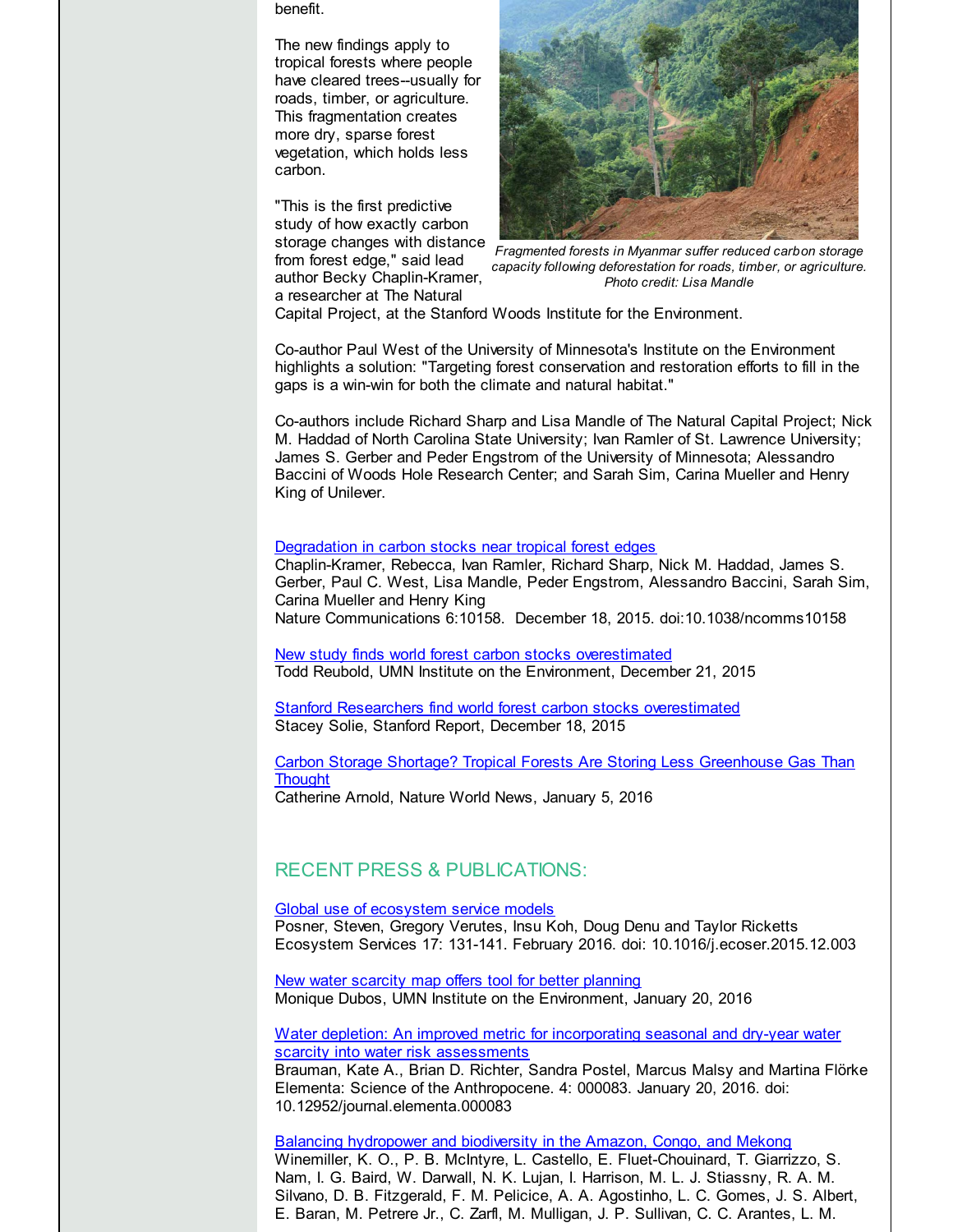Sousa, A. A. Koning, D. J. Hoeinghaus, M. Sabaj, J. G. Lundberg, J. Armbruster, M. L. Thieme, P. Petry, J. Zuanon, G. Torrente Vilara, J. Snoeks, C. Ou, W. Rainboth, C. S. Pavanelli, A. Akama, A. van Soesbergen and L. Sáenz Science 351:128-129. January 8, 2016. doi:10.1126/science.aac7082

Report: Wild Bee Decline Threatens U.S. Crop [Production](http://r20.rs6.net/tn.jsp?f=001kbfOYOi2g1itZvWXFtsetWE9QTgN52JgsDtek9z-Snhm2SgG9r7XgAw6KJzsMxvBrYY4oHEnFy-g188GQzQLea5FmJeeUnxDzZ3N5m9fl6TDRtViAJe79khdLEk2x8scqMo5O3Y7SoRDcRg_9lceeArseOFvG7wiXut3nbNXPPDPbKM_q99FUqBx__sAgiP36HqkxsL9-MaIH0i7ZQiUYyl9Pk-6RiE6iaIjwwobCFELSGRuTVEP2gn0g9a0NfxgI_NcYDBUTiDc8swMFBtc6bGezn32o1AQLJfelHV7XjYS7K5t-cbTvuyNdZOM0pU_VwzDXfHqlw6rpKOSEDTlIv7KUxuTAuPI1Qk5M6arQydEirc2Asz3DWgGJa90--tYxfIdCRLHTiXO0EJW_nyJFdLwVXC9l8BKYrbMacSEmTNKU69WN8j0KQ==&c=&ch=) Eric Galatas, Public News Service - TX, January 5, 2016

Modeling the status, trends, and impacts of wild bee [abundance](http://r20.rs6.net/tn.jsp?f=001kbfOYOi2g1itZvWXFtsetWE9QTgN52JgsDtek9z-Snhm2SgG9r7XgAw6KJzsMxvBSm2mhV1yHLIGnm-ICv6c9dH0EIBb-YFODJwbhtldEpMFBZXGACt8T0KDox0nPhr2YT_gBBsI4BlRD6TT4HiXVgwieR87SmRj-53IDh6I51-v9hRrRpCd14l4EM-TCeUlkYMoyZfD3HzqK0T_4uO66SyyJuFwh6MNyl-c9it3H_gicXE0E9W0H3uwZ47y4FmnXqgSmI6Xm3gvgz-g3Q1KKB0X2pGENVtGxt99chJOC-JRV2O5zYNPkzdKKXdo5roqXI59aHAroZo=&c=&ch=) in the United States Koh, Insu, Eric V. Lonsdorf, Neal M. Williams, Claire Brittain, Rufus Isaacs, Jason Gibbs and Taylor H. Ricketts PNAS 113:140-145. January 5, 2016. doi:10.1073/pnas.1517685113

What is the future of clean water in [Minnesota?](http://r20.rs6.net/tn.jsp?f=001kbfOYOi2g1itZvWXFtsetWE9QTgN52JgsDtek9z-Snhm2SgG9r7XgNWMPJrI7iwP_NVVcoTaC1h8xvmWwCBxB8PY2slI2v1S3IBZcaLDkernjyD3ASvElm20l5VVu7dgKggH2AokiuBnhppIIWgidobFI9WTo6Ss_vfUnjTKWKgN6vyCohPwHSuTOCY_19SYGqkr8UXn--yKXMzG1LT9PyOc_9gdLaJ6cJsWmsRR81eRSUriSNkSS3klzC5O8T6xS8zcSe0dY43k6Ih1d04rkf-EeXs3Ajf2DXP9OQzXaA3wq8SfpR9wCwgbVY5Z2IWsU-FZw6w2Itctt2Q29mCgrwfUR_vlMxeCzRkvCHTx_BZw1HiLinJRW0_6POQzLrWP&c=&ch=) Monique Dubos, UMN Institute on the Environment, December 23, 2015

Bidder Behavior in a Common Value [Simultaneous](http://r20.rs6.net/tn.jsp?f=001kbfOYOi2g1itZvWXFtsetWE9QTgN52JgsDtek9z-Snhm2SgG9r7XgAw6KJzsMxvB4xTOk5YfC8n5BgYx9KYIoQX2ebjq-UmvgNCNGPtpbN7d1LtUdm17BZTUrBREzZMt39QMl4NiTCi6GFm_IbnNfYe8IV2Oqm_kZf0_HWqVWpgVSMU058LWxxQx-LiG7HwR2AxP9CaF8kRMXVGl8BqzRZFeGYd-_plB6nPkQ8pNSZNzYuQcX92fOAg3SAsyAUS-TLqc9t0SM6rFdcv4Z6CcVGivLqj_wt3503ULVqCQbkWRXcQpdU0OjpoDepakN72sSHpZ1V3qGcs=&c=&ch=) Ascending Auction Griffin, Robert and Christopher Anderson Strategic Behavior and the Environment 5:215-253. December 22, 2015. doi: 10.1561/102.00000061

Enlisting Ecosystem Services: [Quantification](http://r20.rs6.net/tn.jsp?f=001kbfOYOi2g1itZvWXFtsetWE9QTgN52JgsDtek9z-Snhm2SgG9r7XgNWMPJrI7iwPUI3BxaKdZOIqQQj1WpevldOw0EK0FfW3IKANZPExLKK6ldTyg0O5oAu3QkZqdEILCbq-4cS4nqMgoMJ6cG1Dr5BrlY4rCcPtPcURnEYf29E5e7NsmZEf5MikOoaHmxuEY2oNSoSSoZceLkOKc_SfrzWByJ_AX3_YslqtyeA0hXcVDEBDVzdJpPED59JebI7hxMvwmW3j9zo0JAsYuabTKS5siRGo5Af10slVmv6o7LLlP-K3X4VtQ4MmbZ9mGgE5QDViDj4lNJpxOBkUo3QoSf_m9fZbpiAMsduzQVNaPcm5apioaYoKPOAGIHy80RCzOvQ-CsSPw3IgOTIfUCOizbfQUEChg4w1LgnjJwt_SWCTyGcEMFcRA3_ztqmUch1qCr9_OBaGseGvqle0mGt9oBeoQ6Yo-h9-&c=&ch=) and Valuation of Ecosystem Services to Inform Base Management

Marc N. Conte, Gretchen C. Daily, Peter J. Dennedy-Frank, Bradley A. Eichelberger, Yonas B. Ghile, Gail M. Kaiser, Shan Ma, Brynn W. McNally, Elizabeth M. Rauer, Mary H. Ruckelshaus, Guy Ziv and Jennifer M. Duggan ESTCP Project RC-201113. April 2015.

Improving Tools for Quantifying the [Effectiveness](http://r20.rs6.net/tn.jsp?f=001kbfOYOi2g1itZvWXFtsetWE9QTgN52JgsDtek9z-Snhm2SgG9r7XgAw6KJzsMxvB1DTM5hOIbVPRnBdSXQrPiA-OjJHSQ_6s6IGWTs58ThtzilJq8_dndHvCFPhxZkk7E35SI61z-kg89AMNenw0VzKPo2NGlhxY7hcl3ft7Bi3Az3i-4PT3S4ZGPzw18jHAWkHY0vZAKb9U-fiJS53EiZJ4JgZkIpPZqK8CteMkdDZ9qb77GhjNIijDOHpENaJPnTHTOl8FofwSjqKw1DEhUE3gvyZJNMyYmCzZJFyXKMI5jSPEo1N0nTNIJHqHv_N70Mf9OySeaO7aWR5X-GkccRDiQ0dZQQx-a3n4KlRT7IwTMomAGk-5IKu9YxM7GSScwiUnpolRwMTStenJ5mrMii4XpyFu-JxxkTob6zK47JeW23OPoZe4og==&c=&ch=) of Conservation Joanna Nelson, Cool Green Science, December 4, 2015

*For more news stories and publications, check out Our [Library](http://r20.rs6.net/tn.jsp?f=001kbfOYOi2g1itZvWXFtsetWE9QTgN52JgsDtek9z-Snhm2SgG9r7XgEvostY3tXCprOg3d-qLv1GPyynYqwwNz5OU3VCvLVRQJAQfYkR5PeQr9miU5kYvwHQpIByCzx5uD1hbOWneBq9_wVz6XA2S7VrcjP1QaH1V3q62cWmRdksgZJaChI3n4hmtsZ3vNSPgOTr4FoLXwjFtq6UmDKSAfDE0bEnhDt14w7q8lb7gnmnRdA2Qy2SV4_bpHdPcCvmMzv8heJ9RGDOGk5Fc-xh-PaB5bVNksvQux4ysXsG3RWFzcJ4yIk1gIIRhcAkx789lbXuSJQArGj52ATZKH8vOig==&c=&ch=). Access to full articles may require library access.*

# **Jobs In Natural Capital**

OUR PARTNERS ARE HIRING

Lead Scientist for the Nature [Conservancy](http://r20.rs6.net/tn.jsp?f=001kbfOYOi2g1itZvWXFtsetWE9QTgN52JgsDtek9z-Snhm2SgG9r7XgAw6KJzsMxvBHFgtGWtAwcUme5BBh5wrt9LMJS5HZ2z-kgKg0q_WcmSg5NOB45sMHmoJBWdeWBKZZqM91N85mxUXqvkl_vDZjo6eEwZVHmjRkNsqPNu4lW3-9SHehxsu1sDkuJCsvVoO8I-9q8dvdagABH_oPtZsfHewZK9OB60BE8rthJwpO860wsxF0QO3Z9DjHz6qI37DW_tJW9W1l7emjKz2iW2bj1XJgeFwveaGV-gaW_-Gv6YNOGVF_PVGWHmLdilzS63WMCcDnHOAxLQc42tv1-t3Gzzw28_GK4BzjXJ-Zebdcrk0kzQS1nrn4Q==&c=&ch=) and Professor of Practice at the University of Washington

The Nature Conservancy and the University of Washington seek an accomplished conservation leader to serve in a joint position as the Lead Scientist for the Nature Conservancy in Washington and Professor of Practice (#0120) in the University of Washington, College of The Environment's School of Environmental and Forest Sciences (SEFS) and Center for Creative Conservation.

#### Assistant Professor, The School of [Environmental](http://r20.rs6.net/tn.jsp?f=001kbfOYOi2g1itZvWXFtsetWE9QTgN52JgsDtek9z-Snhm2SgG9r7XgAw6KJzsMxvBvBWZQhdYce-3bxDLrWWFGDw6lG2xchOrMNyAAQBo6EWMUsq-H2klYkmGiKkBt3EX4pFyXBhq8Oyti3oS34yLwkYf1ch_33mCNxXvM2d-5MiiLB3xxsm1hvWJaFbKtrcgJlZEqUQrTcelnV4ucIzgAllbpe9Zvszw60utuZgEuiNLMlblHpUodTwLsguyGwL432XEGKp5aKA8bfL8TllSvo6mpOF2OHYB9Rtcj6jCdWiFKgws0CR007B6K_cDXOEvtQdW7z53wtQT9uGQeM4SWs_Sm8BW9qoXZQ2zqu4GxwmKAy3Pm2x59Q==&c=&ch=) and Forest Sciences at the University of Washington

The School of Environmental and Forest Sciences (SEFS) at the University of Washington seeks to fill a tenure-track position at the Assistant Professor (#0116) level with specialization in the areas of nature, health, and recreation.

Assistant Professor, The School of [Environmental](http://r20.rs6.net/tn.jsp?f=001kbfOYOi2g1itZvWXFtsetWE9QTgN52JgsDtek9z-Snhm2SgG9r7XgAw6KJzsMxvB_19I8kUGkDg4BHzNMr45isVEBF1tqdi4Jt83rHb6OoksVNgn6stCsOXbqGXc_5JhPu1dUb8VLs0Idt2OLaJPIe8L-JiurCXqVSt2uEUGn5XwGgO5Tkdz508YwUrkhM_7EaYB5zukDAoNc42_v5iCEhfxuY1zWbvPf1DJBsWnaVWfoqbVAZ8U-tWvKc6ckjwGd1tlOTwzK65ebMFPLa3fJD4Ji9fCglhdmBbJ824ULTfi77c7PWmE2tzcIiz_oOCQ0Ll-ywNNNC_AewsM3FnrZ3dpE60-uliIT2jGPVlrIPQ=&c=&ch=) and Forest Sciences at the University of Washington

The University of Washington's School of Environmental and Forest Sciences (SEFS) invites applications for a full-time (9-month; 100% FTE) tenure-track Assistant Professor (#0116) position to begin Autumn 2016. This position, with a focus on Forest Ecosystem Science and Services, is part of a University of Washington/College of the Environment initiative to strengthen its teaching and research capability in the areas of forest ecosystems, renewable energy, and sustainable technologies.